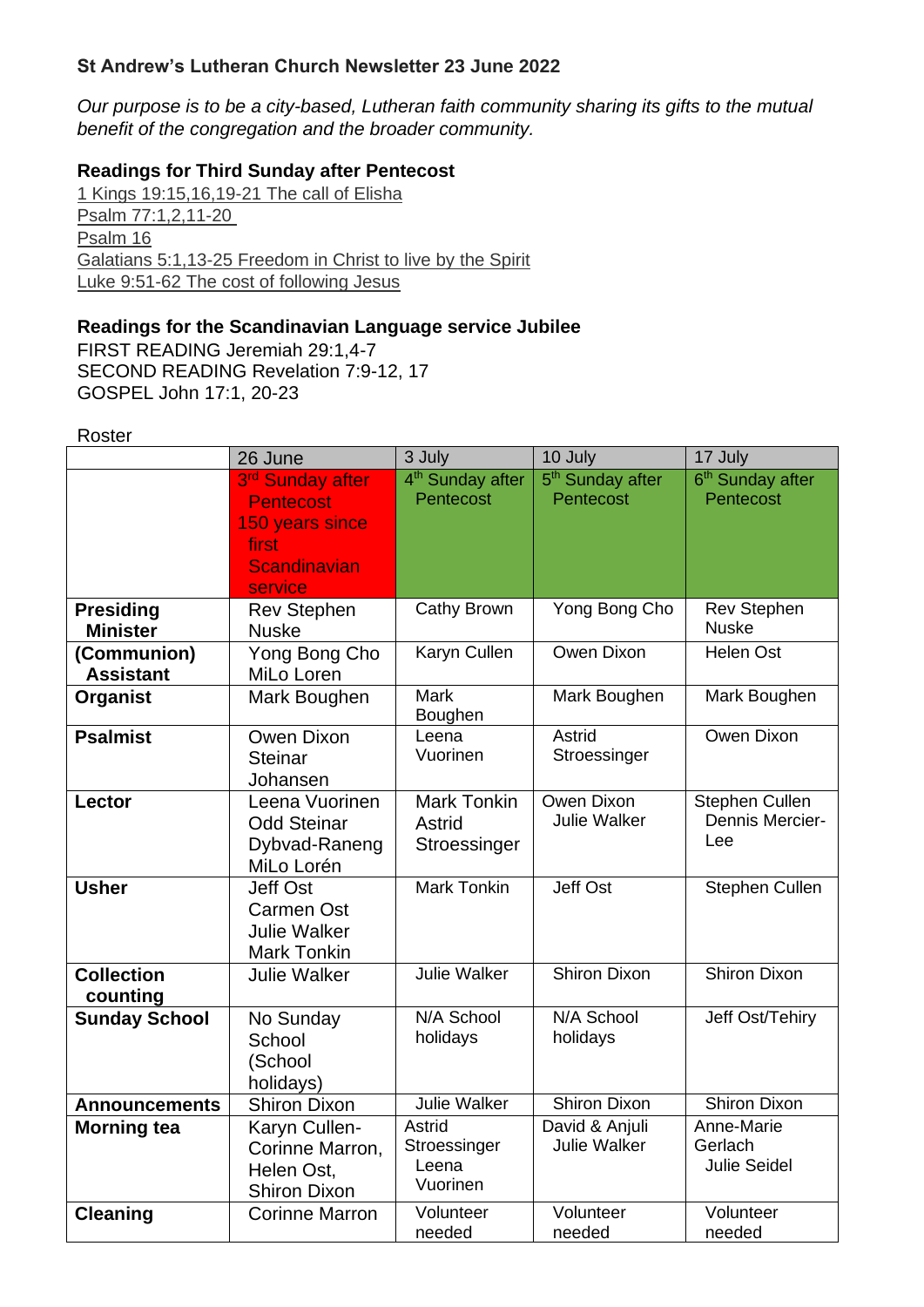1. Thank you to all our volunteers! Please let Shiron know your availability for July. A draft July roster has been prepared but the availability of some volunteers is yet to be confirmed.

## 2. **Working bee to clean up the hall THIS SATURDAY 25 June.**

Last week's effort was magnificent - thankyou again to all of those involved. This week's efforts will complete preparations for the Scandinavian commemorative service on Sunday. You will see the shipping container has arrived and much has already been moved there for storage. This week there is gardening to do and decorating for the service and more progress on preparations for work on the kitchen.

Please register your availability (any time you have between 8 and 3) with Carmen or Karyn [\(karyn\\_cullen@bigpond.com](mailto:karyn_cullen@bigpond.com) or 0411276235)

3. 26 June will mark the **150th anniversary of first Scandinavian/Nordic language service** on this site in 1872. Let us know whether you will attend, for catering purposes, if you haven't already. [Event details](https://standrews-brisbane.lutheran.org.au/event/150th-anniversary-of-first-scandinavian-nordic-language-service-on-this-site-in-1872/)

It's **also not too late to enter the Lego Competition** (details here)! You are in the running if you deliver your masterpiece before the service on Sunday

- 4. Thank you to Acting First Assistant Bishop David Schmidt for leading worship last Sunday. Pastor David has kindly shared his sermon, which can be found [here](https://standrews-brisbane.lutheran.org.au/wp-content/uploads/sites/175/2022/06/Sermon_DSchmidt_One-Team.pdf)
- 5. Last Sunday we also had a choir sing since Kris and Reka are visiting from Hungary. Thank you for gathering a choir, Reka! We wish you a safe journey back to Hungary and look forward to your next visit, which hopefully will be later this year.



- 6. We are still working through the issues associated with keys and the new security doors. This may take a while as we also need to make decisions about security arrangements associated with the new kitchen.
- 7. Church Council met on Tuesday night and among the matters discussed were replacement of the safe and external doors that were damaged during the break ins.
- 8. Nazareth Woolloongabba Shed men July meeting details- Tuesday 5<sup>th</sup> July 6.30pm for 7.00pm. \$5.00 per person for dinner including soft drinks. RSVP Eric 0408 880 372 / [girts@optusnet.com.au](mailto:girts@optusnet.com.au) and advise of any dietary requirements. July guest speaker is LTCOL Brian Venz. **SUBJECT: Coast Watchers:** After the attack on Pearl Harbour, Japan was dominant In the South West Pacific. A tiny band of brave men and a woman stayed behind enemy lines. Aided by loyal Islanders they warned the Allies of enemy air strikes which changed the course of the war in the Pacific and saved many lives. These Coast Watchers were hunted by the enemy and many of them lost their lives. This tale of heroism is really worth hearing.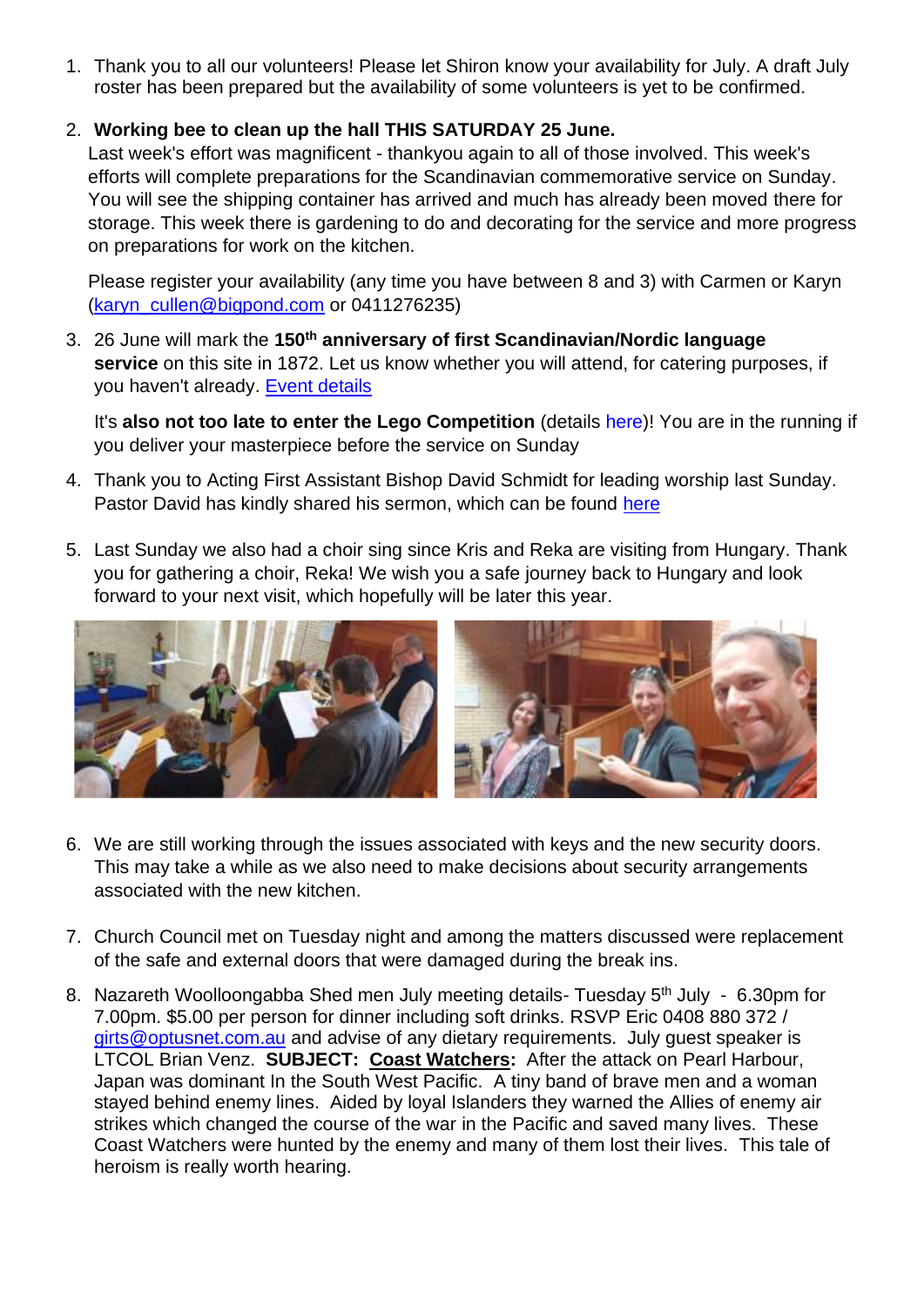9. Greetings from Pastor Tommi in Finland. He has sent us a few photographs, too. The images from inside the church are from last Sunday's service in one of the newest churches in Finland (Tikkurila, a suburb in Greater Helsinki, consecrated last year). The church behind Pastor Tommi is Helsinki Cathedral, where he was ordained in 2003. It was also the church attended by Bishop Mark Vainikka and his family when they lived in Finland.





### 10.**Australian Lutheran College has launched its annual appeal**

This year's appeal is twofold: a call to support the college financially as it trains and prepares people for service in Christ's mission, and a heartfelt plea for more students. Appeal packs are now available in congregations or visit<https://alc.edu.au/connect/annual-appeal/> to watch the appeal clip released by Principal James Winderlich. **All donations over \$2.00 are tax-deductible; those received by 30 June may be claimed in this financial year**. Donate online at alc.edu.au/donate or use the reply slip provided in the appeal pack. Thank you for your ongoing support.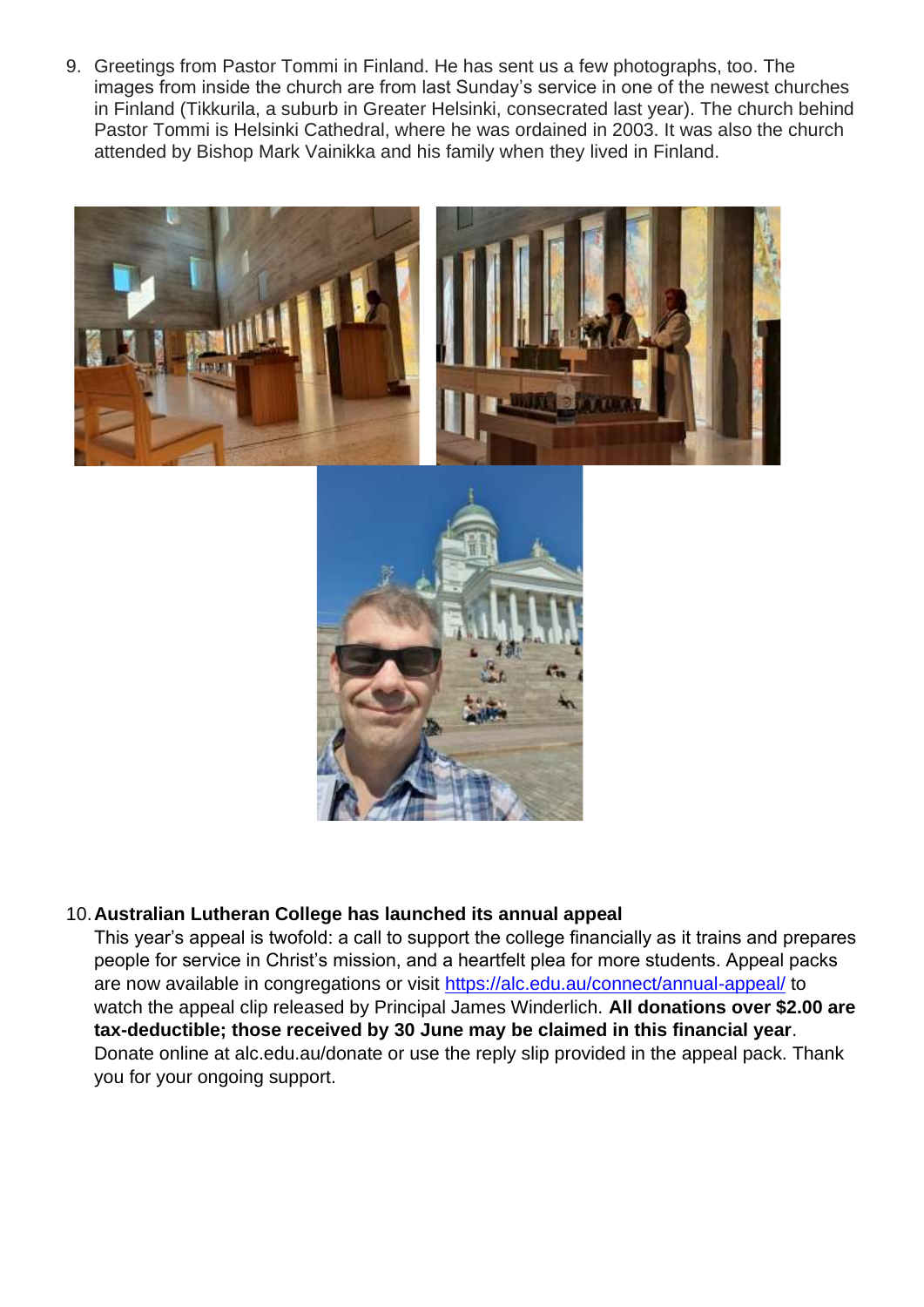### **GROWING What are we doing to sustain our congregation into the future?**

### **Korean ministry Planning**

Yong Bong Cho, Shiron Dixon and Karyn Cullen are meeting regularly to progress planning. There will be an update once preliminary ideas and timelines are in place to hear your feedback and contributions.

**Top of mind**

• Ramp approvals

• Korean ministry planning • Church roof leak repairs

New kitchen preparations • Scandinavian service 26/6

Multicultural ministry theme for July/August - look out

for the survey to get your thoughts!



# For a full activity update for July click **[here.](https://standrews-brisbane.lutheran.org.au/wp-content/uploads/sites/175/2022/06/Reporting-on-current-activities-4.pdf)**

Welcoming survey **[results](https://standrews-brisbane.lutheran.org.au/wp-content/uploads/sites/175/2022/06/Survey-1-results.pdf) –** have a look what you said and what action is being taken.

Contact with questions and feedback Karyn Cullen Karyn\_cullen@bigpond.com Carmen Ost secretary.standrewsbne@gmail.com Sam Vainikka Samuel.vainikka@gmail.com Jonathan Koch [jon.koch82@gmail.com](mailto:jon.koch82@gmail.com)

### 11. **Australian Lutheran College has launched its annual appeal**

This year's appeal is twofold: a call to support the college financially as it trains and prepares people for service in Christ's mission, and a heartfelt plea for more students. Appeal packs are now available in congregations or visit<https://alc.edu.au/connect/annual-appeal/> to watch the appeal clip released by Principal James Winderlich. **All donations over \$2.00 are tax-deductible; those received by 30 June may be claimed in this financial year**. Donate online at alc.edu.au/donate or use the reply slip provided in the appeal pack. Thank you for your ongoing support.

## 12.**We pray for**

**World:** for the people of Ukraine suffering because of the Russian military assault; for the COVID safety of all; for people suffering because of natural and manmade disasters; for the many people in USA who have lost loved ones in recent senseless mass shootings; for victims of the Afghan earthquake

**Church:** for the **Australian Lutheran College** staff who serve at the College in many and varied roles; the students who are enrolled at ALC from all over Australia, New Zealand and the Asia Pacific; and that more students will feel called and encouraged to study at ALC; for the successful implementation of the decisions made at LCAQD Synod.

**Community**: for those suffering the effects of COVID-19; for frontline workers who are working long hours under difficult conditions; for those experiencing financial hardship and cost of living pressures; for those who are fearful or anxious about the future, for those who are away from home.

**Needs**: for those who have asked our prayers, including Anne-Marie and Sophie, Ann, Astrid, Erika, Giselle Kim, John, Liz, Odd Steinar, Paul, the family of Jo Kleinschmidt, Rex and their children, Robert, Tina, Victor, and Zohaib